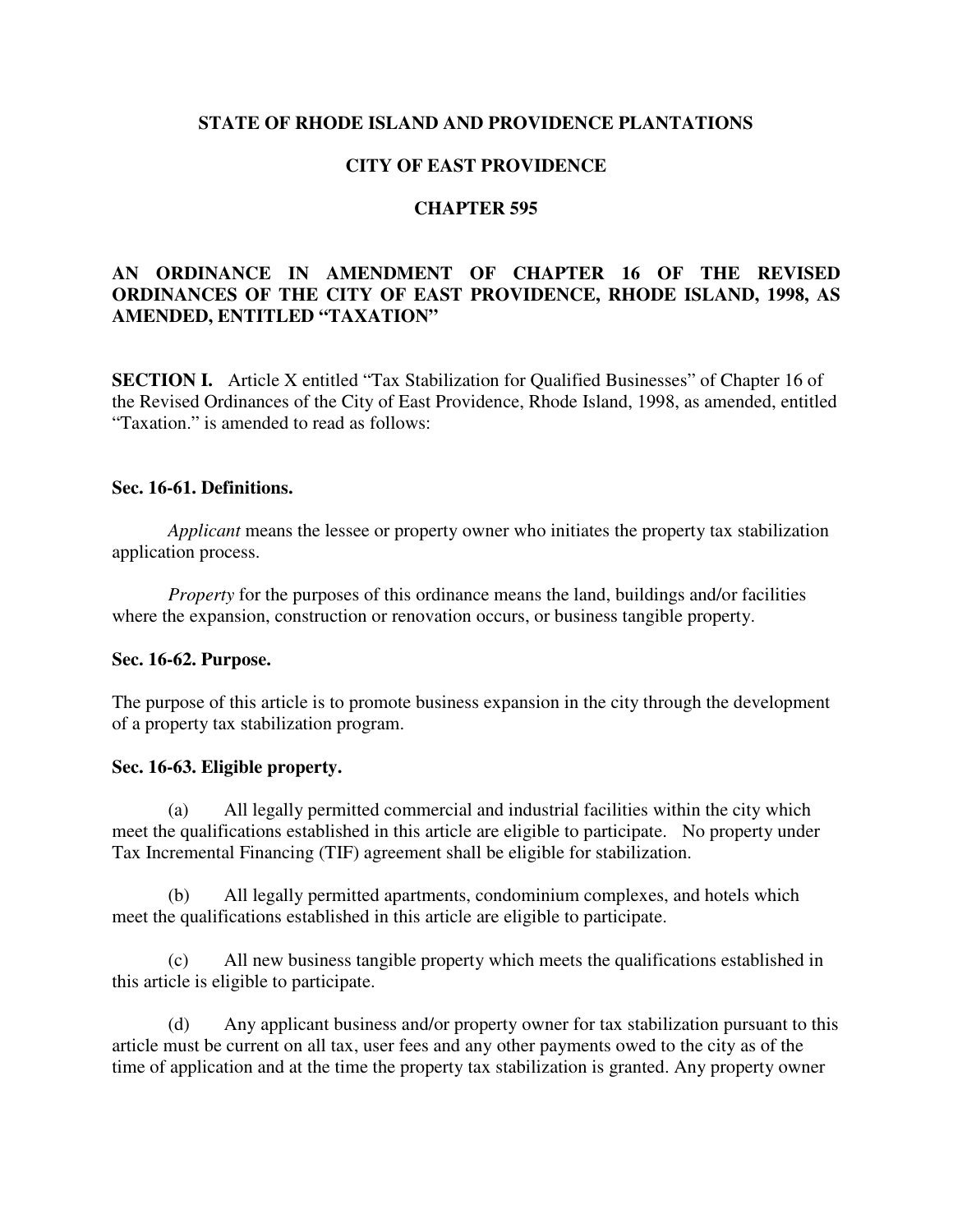who applies for property tax credits on behalf of a business operating at the property owner's facilities shall be current on all tax, user fees and other payments owed to the city.

 (e) The granting of the exemption or stabilization will inure to the benefit of the city by reason of:

(1) The willingness of the eligible property owner to locate in the city; or

(2) The willingness of an eligible property owner to expand facilities with an increase in employment or to retain its facility in the city and not reduce substantially its work force in the city.

(f) The granting of the exemption stabilization of taxes will inure to the benefit of the city by reason of the willingness of an eligible property owner to replace, reconstruct, expand, retain or remodel existing buildings, facilities, machinery, or equipment with modem buildings, facilities, fixtures, machinery, or equipment resulting in an increase or maintenance in plant, equipment, or commercial building investment by the property owner in the city.

(g) Prior to authorizing any property tax stabilization for the property, the property owner shall be required to obtain a Municipal Lien Certificate from the tax collector's office, indicating that the applicant business and/or property owner is current on all payments owed to the city. Any payments that are in arrears on the property shall render the applicant ineligible for the incentives offered through this article.

(h) The property which is the subject of the application must conform to all city and state zoning laws, building and fire codes prior to the authorization of any property tax stabilization for the applicant. The zoning officer, the building official and fire marshal for the city shall be required to issue a written certification indicating that the property does so conform.

(i) The minimum threshold for participation in this program by existing eligible properties is \$150,000 in taxable improvements as determined by the city tax assessor. The minimum threshold for new eligible properties and tangible business equipment is \$500,000. The assessed value of the proposed improvements or tangible business equipment shall be established by the city tax assessor prior to authorizing any tax stabilization pursuant to this article. Applicants for stabilization of tangible business equipment shall document the creation or relocation of no fewer than 10 full time equivalent jobs (FTE's). Such documentation shall be submitted to the Department of Planning for review and verification at the time of application. Failure to create or maintain such jobs within or for a 12 month period from the date of application for stabilization will result in the tax exemption granted pursuant to this stabilization program ceasing immediately. Notice of the failure to comply with this job creation requirement shall be sent to the property owner by registered mail.

(j) In the event the applicant is delinquent on any quarterly tax or other payment due to the city on property receiving the exemption hereunder for a period of more than 45 days, or in the event that the subject property no longer complies with city and state zoning laws, building and fire codes, the tax exemption granted pursuant to this stabilization program shall cease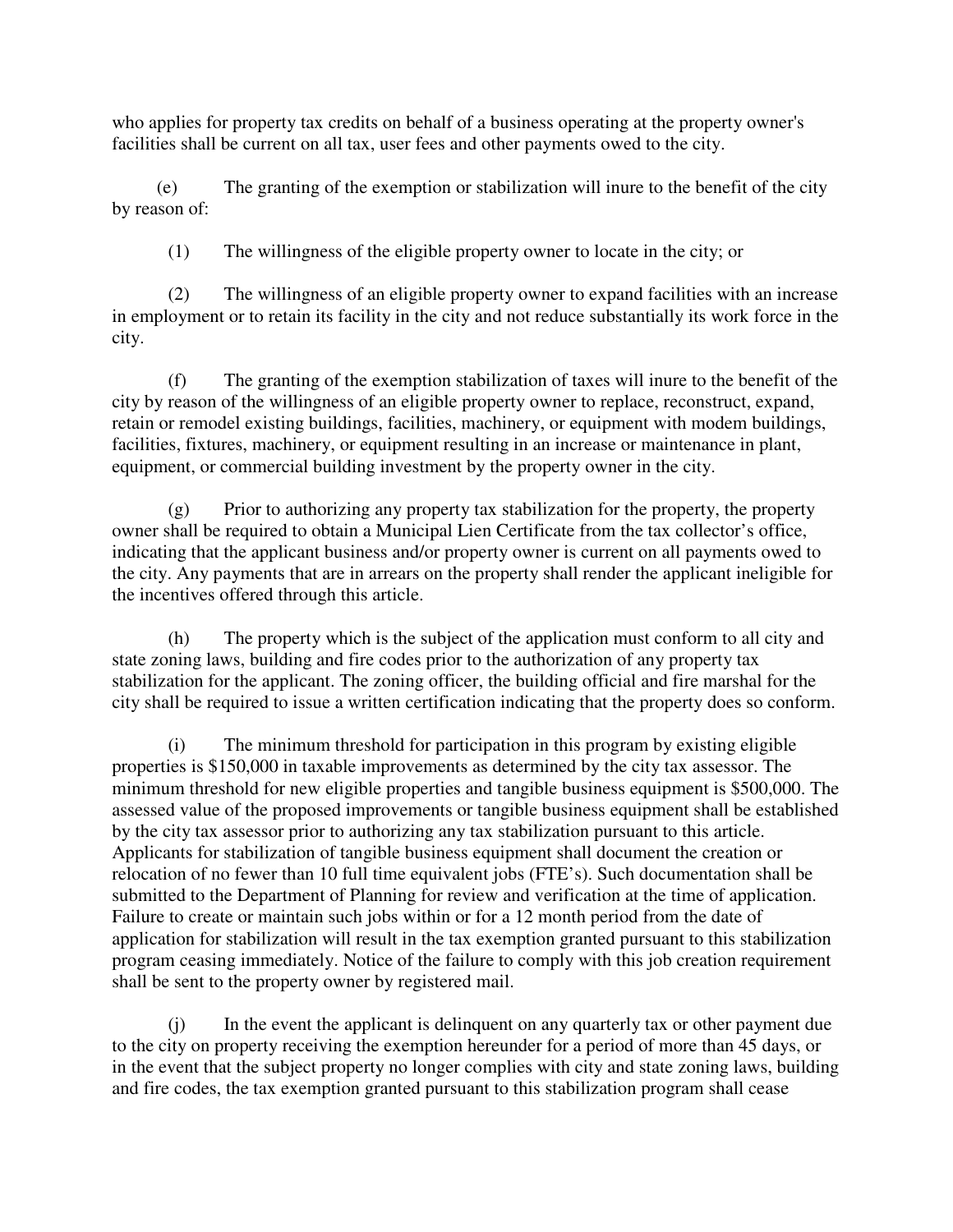immediately. Notice of the tax delinquency and/or failure to comply with city and state zoning laws, building and fire codes shall be sent to the property owner by registered mail after the tax delinquency and/or failure to comply with city and state zoning laws, building and fire codes occurs.

# **Sec. 16-64. Stabilization schedule.**

(a)(1) For expansion or renovation of any existing facility, construction of a new facility, the addition of tangible business property, or leasehold improvements, excepting instances where the proposed taxable improvements are in excess of \$5,000,000, the percentage of new added taxable assessment shall be stabilized is in accordance with the following tax exemption schedule:

| Year | <b>Percent Exempt From Tax</b> |
|------|--------------------------------|
|      | 100                            |
|      |                                |
|      |                                |
|      |                                |
|      |                                |
|      |                                |

In year six and thereafter, the new value will be taxed at the normal rate for the city.

(2) For expansion or renovation of any existing facility, construction of a new facility, addition of tangible business property, or construction of leasehold improvements whose taxable value is in excess of \$5,000,000 the requirements as prescribed under section 16-66 of this article may apply. The applicant may elect, however, to proceed with the five-year administrative stabilization program.

(b) The exemption provided for herein will not relate to the value of land, but to the value of related improvements and tangible business property only. Tax assessment and collection practices and procedures will be the same as for any other property, including revaluation and improvements unrelated to stabilization, except for the application of the tax stabilization provided for herein.

(c) Leasehold improvements will be classified as tangible business property in order to qualify for the exemption provided for herein, provided they are physically attached to the building.

(d) All exemptions granted pursuant to this tax stabilization program may be transferred in the event the property is sold during the term of the stabilization program.

## **Sec. 16-65. Application procedure.**

(a) The application procedure for projects with greater than \$150,000 in taxable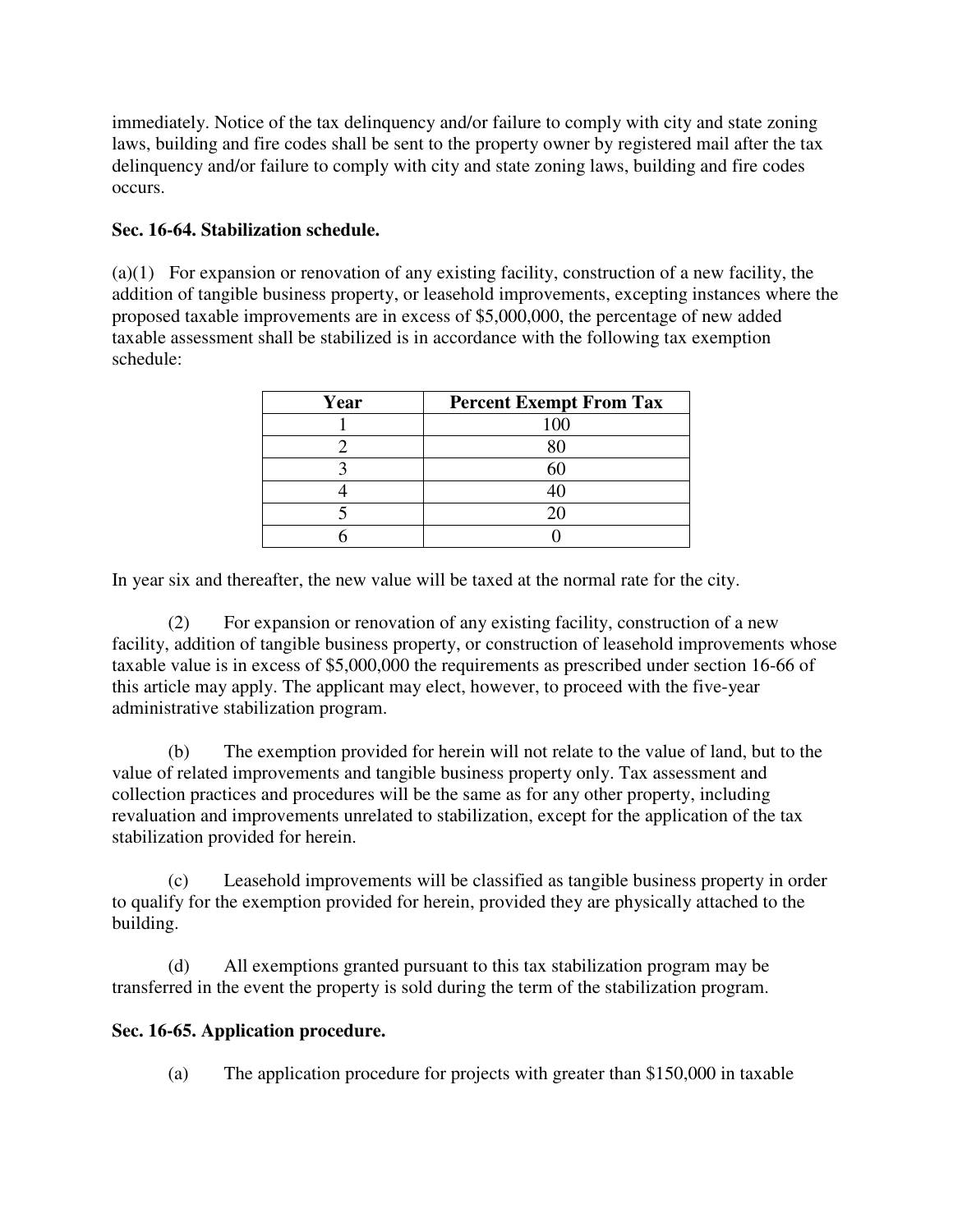improvements but less than \$5,000,000 in taxable improvements shall proceed as follows:

(1) Eligible property owners planning to utilize this program shall, prior to obtaining a building permit, apply for the program through the city planning department. A complete application will contain the following material exhibits:

- a. Application form;
- b. Five sets of improvements plans;
- c. An itemized description of the improvements associated with the project;
- d. An application fee in the amount of \$200.00;
- e. A municipal lien certificate issued by the city collector's office for the project property.

(2) The city tax assessor, building official, zoning officer, fire marshal and city clerk shall be immediately forwarded a copy of the application for comment and review. The city tax assessor shall review and establish the taxable value of the proposed improvements as described by the applicant within the application for stabilization. The planning department may also forward copies of the application to other departments for additional review and comment.

(3) The planning department must determine that the granting of the exemption or stabilization will inure to benefit of the city by reason of:

- (a) The willingness of the eligible property owners to locate in the city; or
- (b) The willingness of an eligible property to expand facilities with an increase in employment or to retain its facility in the city and not reduce substantially its work force in the city.

(4) The planning department must determine that the granting of the exemption or stabilization of taxes will inure to the benefit of the city by reason of the willingness of an eligible property to replace, reconstruct, expand, retain or remodel existing buildings, facilities, machinery, or equipment with modern buildings, facilities, fixtures, machinery, or equipment resulting in an increase or maintenance in plant or commercial building investment by the property in the city.

(5) The planning department shall review the application and any other comments received from other departments and divisions and deem the application complete within 30 days of receiving the application.

(6) The director of planning and the city assessor shall approve, deny or defer a decision pending additional information within fifteen days of the issuance of a certificate of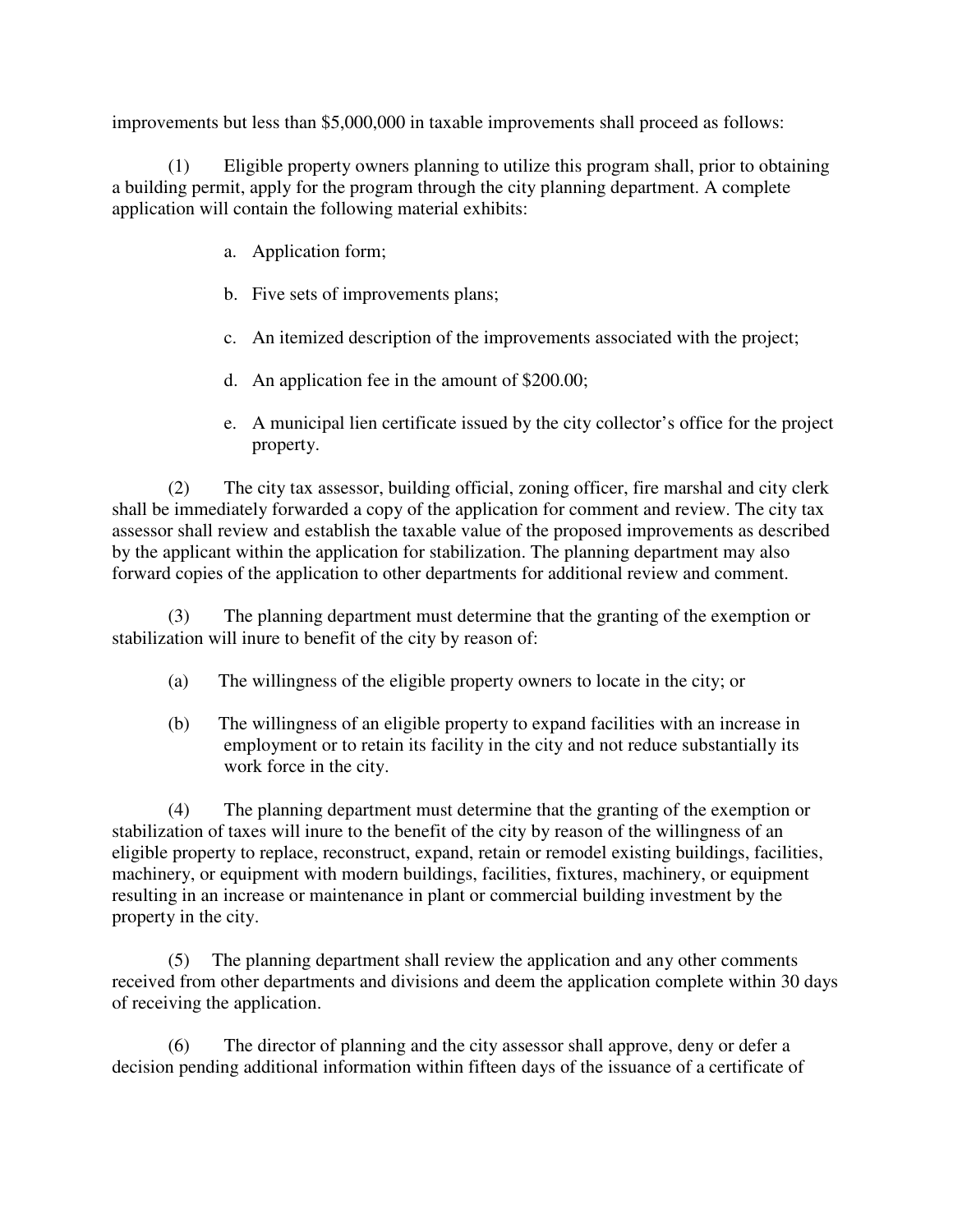completeness.

(7) Upon approval of the application, the city tax assessor or his designee, shall conduct an inspection of the subject property in order to determine the assessed valuation of the property prior to improvements and/or renovations.

(8) Subsequent to the city tax assessor's inspection and approval of the subject property, the applicant may obtain a building permit for improved property from the city building official. A building permit must be obtained within six months of the application's approval. Failure to obtain a building permit for improved property within the allotted time shall deem the approval null and void.

(9) (a) Upon completion of the improvements, the tax assessor or person designated by him shall inspect the subject property, and confirm the taxable assessed value added to the property. The city tax assessor will thereupon notify the applicant and the city planning department of the added value and the schedule of phased in taxable value on the new construction, improvement or increase in tangible business property.

(b) The planning department and city assessor shall submit an annual report to the city manager and the city council identifying all properties participating in the property tax stabilization program. Additionally, this ordinance shall be reviewed annually by the department of planning and the city tax assessor in order to evaluate the overall effectiveness of the program and to recommend to the city council any additional language or amendments which may improve the effectiveness of the program.

(c) All participating employers are required to comply with all federal and state regulations concerning job safety and affirmative action requirements.

(d) The city reserves the right to terminate this program at any time through the action of the city council.

(10) An appeal of the decision of the planning director and city tax assessor must be filed with the board of assessment review within 20 days of the decision. The decision of the board of assessment review is final.

## **Sec. 16-66. Extended stabilization.**

In the event the expansion or renovation of any existing facility, construction of a new facility or leasehold improvements of an existing facility exceeds \$5,000,000 in taxable value, as determined by the city assessor, the amount of the tax stabilization and the length of term of the stabilization may be extended to ten years as determined by the city council, subject to the requirements set forth in section 16-67 of this article.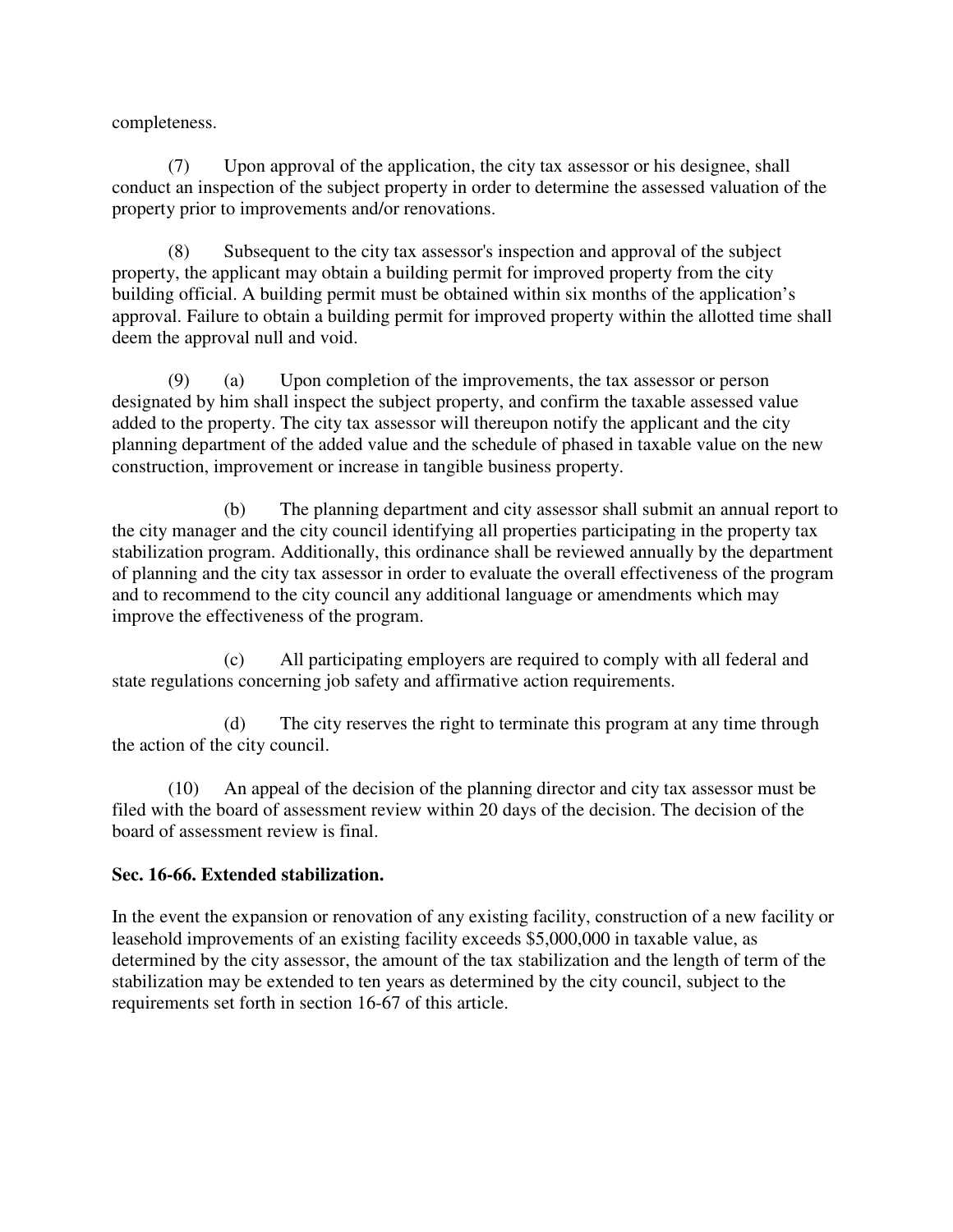## **Sec. 16-67. Extended stabilization schedule.**

| Year         | Percent Exempt From Tax |
|--------------|-------------------------|
|              | 100                     |
|              | 90                      |
|              | 80                      |
|              | 70                      |
| 5,6,7,8,9,10 | 60,50,40,30,20,10       |

In year 11 and thereafter, the new value will be taxed at the normal rate for the city.

### **Sec. 16-68. Application procedure for extended stabilization**.

(a) The application procedure shall proceed as follows:

(1) Businesses or property owners planning to utilize this program shall, prior to obtaining a building permit, apply for the program through the city planning department. Tangible business property and leasehold improvements are not eligible for extended stabilization. A complete application will contain the following material exhibits:

- a. Application form;
- b. Ten sets of improvements plans;
- c. An itemized description of the improvements associated with the project;
- d. An application fee in the amount of \$200.00;
- e. A municipal lien certificate issued by the city collector's office for the project property.

(2) The city tax assessor, building official, zoning officer, fire marshal and city clerk shall be immediately forwarded a copy of the application for comment and review. The city tax assessor shall review and establish the taxable value of the proposed improvements as described by the applicant within the application for stabilization. If the proposed expansion or improvements exceed the \$5,000,000 threshold as established under this ordinance, the application shall be deemed eligible for city council stabilization review. The planning department may also forward copies of the application to other departments for additional review and comment.

(3) The planning department shall review the application and any other comments received from other departments and divisions and deem the application complete within 30 days of receiving the application.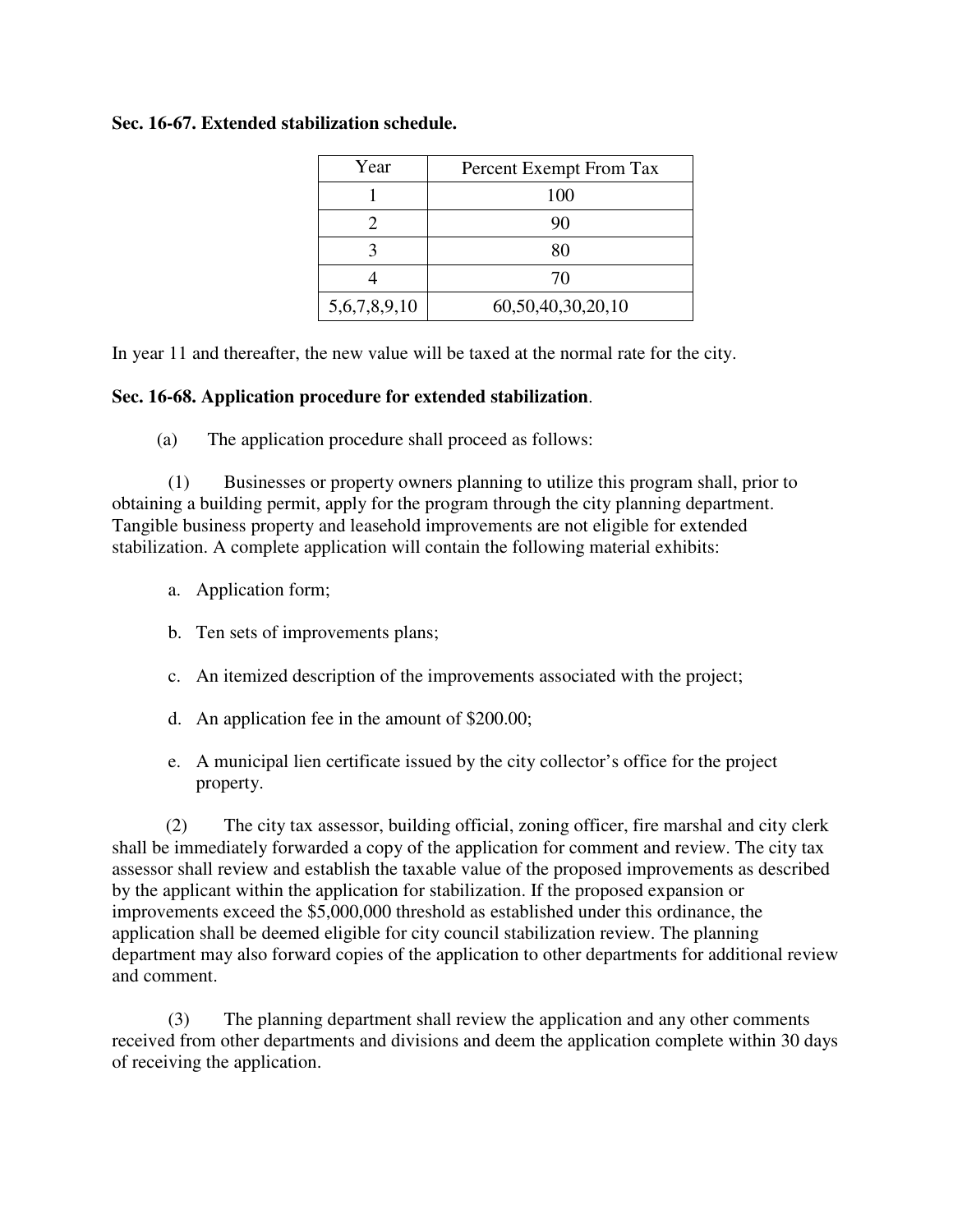(4) Once the application is deemed complete, the city tax assessor or his designee, shall conduct an inspection of the subject property in order to determine the assessed valuation of the property prior to improvements and/or renovations. The results of this inspection shall be provided to the planning department for inclusion in the planning department's recommendation to the economic development commission.

(5) Subsequent to the city tax assessor's inspection of the subject property, the department of planning shall review and prepare a written recommendation to the economic development commission which outlines the fiscal impacts the proposed stabilization will have on the tax base of the city and provide a recommendation for stabilization on the property. The economic development commission shall consider the department of planning's recommendation and prepare a written recommendation to the city council within 30 days of the economic development commission meeting. Upon receiving the economic development commission's recommendation, the city clerk shall place the stabilization request on the docket of the next available city council meeting.

(6) In reviewing the application the city council must determine that the granting of the exemption or stabilization will inure to benefit of the city by reason of:

- a. The willingness of the manufacturing or commercial concern to locate in the city; or
- b. The willingness of a manufacturing firm to expand facilities with an increase in employment or the willingness of a commercial or manufacturing concern to retain its facility in the city and not reduce substantially its work force in the city.

(7) In reviewing the application the city council must determine that the granting of the exemption or stabilization of taxes will inure to the benefit of the city by reason of the willingness of a manufacturing or commercial firm to replace, reconstruct, expand, retain or remodel existing buildings, facilities, machinery, or equipment with modern buildings, facilities, fixtures, machinery, or equipment resulting in an increase or maintenance in plant or commercial building investment by the eligible property in the city.

(8) The city council shall vote to approve, deny or defer the application for stabilization.

(9) Upon approval by the city council, the applicant may obtain a building permit from the city building official. All other necessary permits required for development of the site, must be obtained, however, prior to the issuance of a building permit. Regulatory review of a proposed development may proceed prior to the approval of the stabilization by the city council. A building permit must be obtained within one year of the application's approval by the city council. Failure to obtain a building permit within the allotted time shall deem the approval null and void. The applicant may request an extension of the approval not be exceed six months which shall be subject to approval by the city council.

(10) Upon completion of the improvements, the tax assessor or person designated by